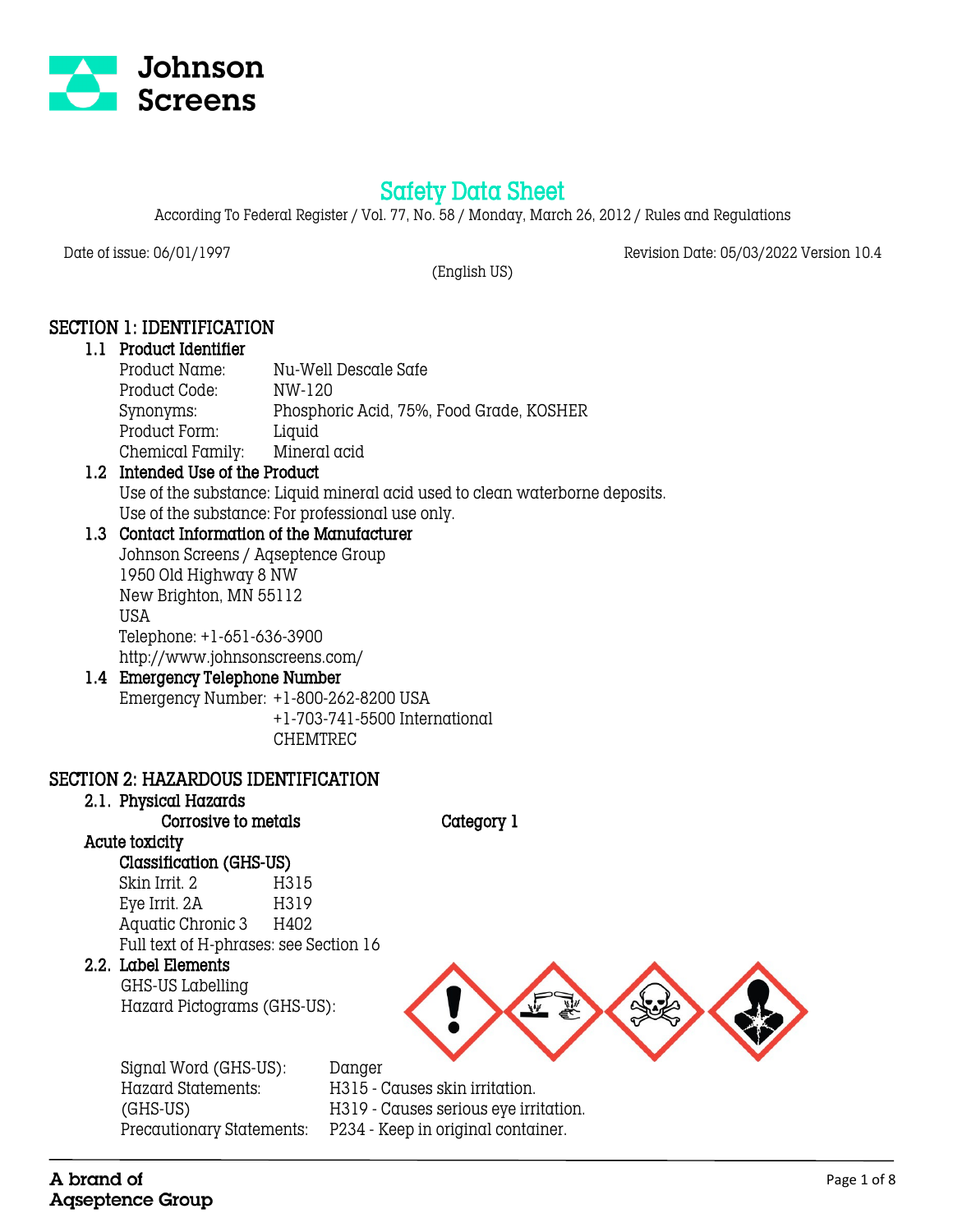

- (GHS-US) P260 Do not breathe vapors, mist, or spray.
	- P264 Wash hands, forearms, and exposed areas thoroughly after handling.
	- P273 Avoid release to the environment.
	- P280 Wear eye protection, face protection, protective clothing, protective gloves.
	- P301+P330+P331 If swallowed: rinse mouth. Do NOT induce vomiting.
	- P303+P361+P353 If on skin (or hair): Take off immediately all contaminated clothing. Rinse skin with water/shower.
	- P304+P340 If inhaled: Remove person to fresh air and keep at rest in  $\alpha$ position comfortable for breathing.
	- P305+P351+P338 If in eyes: Rinse cautiously with water for several minutes. Remove contact lenses, if present and easy to do. Continue rinsing.
	- P310 Immediately call a POISON CONTROL CENTER, or a doctor.
	- P321 Specific treatment (see Section 4 on this SDS).
	- P363 Wash contaminated clothing before reuse.
	- P390 Absorb spillage to prevent material damage.
	- P501 Dispose of contents/container in accordance with local, regional, national, and international regulations.

## 2.3. Other Hazards

 Exposure may aggravate those with pre-existing eye, skin, or respiratory conditions. If involved in a fire and thermal decomposition occurs, potential toxic and acrid vapors may be released.

2.4 Unknown Acute Toxicity (GHS-US) No data available

# SECTION 3: COMPOSISTION/INFORMATION ON INGREDIENTS

- 3.1 Substance: Not Applicable
- 3.2 Mixture

| Name                                        | <b>Product Identifier</b> | Percentage   | Classification (GHS-US)               |
|---------------------------------------------|---------------------------|--------------|---------------------------------------|
|                                             |                           | $70 - 80$    | Acute Tox. 4 (Oral), H302             |
| Phosphoric Acid                             | CAS No. 7664-38-2         |              | Acute Tox. 4 (Inhalation: mist), H332 |
|                                             |                           |              | Skin Corr. 1B, H315                   |
|                                             |                           |              | Eye Dam. 1, H319                      |
| Sulfuric Acid                               | CAS No. 7664-93-9         | $1 - 3$      | Acute Tox. 4 (Oral), H302             |
|                                             |                           |              | Acute Tox. 4 (Inhalation: mist), H332 |
|                                             |                           |              | Skin Corr. 1B, H315                   |
|                                             |                           |              | Eye Dam. 1, H319                      |
| Water                                       | CAS No. 7732-18-5         | Proprietary  | Not classified                        |
| Other components below<br>reportable limits | N/A                       | $1.0 \le 20$ | Not classified                        |

See Section 16 for the full text of H-phrases.

#### 3.1 PFAS, PFOS, PFC Statement

 There are no Perfluorooctanoic Acid (PFOA), Perfluorooctyl Sulfonate (PFOS) or Other Perfluorinated Chemicals (PFCs) in the NW-120 product.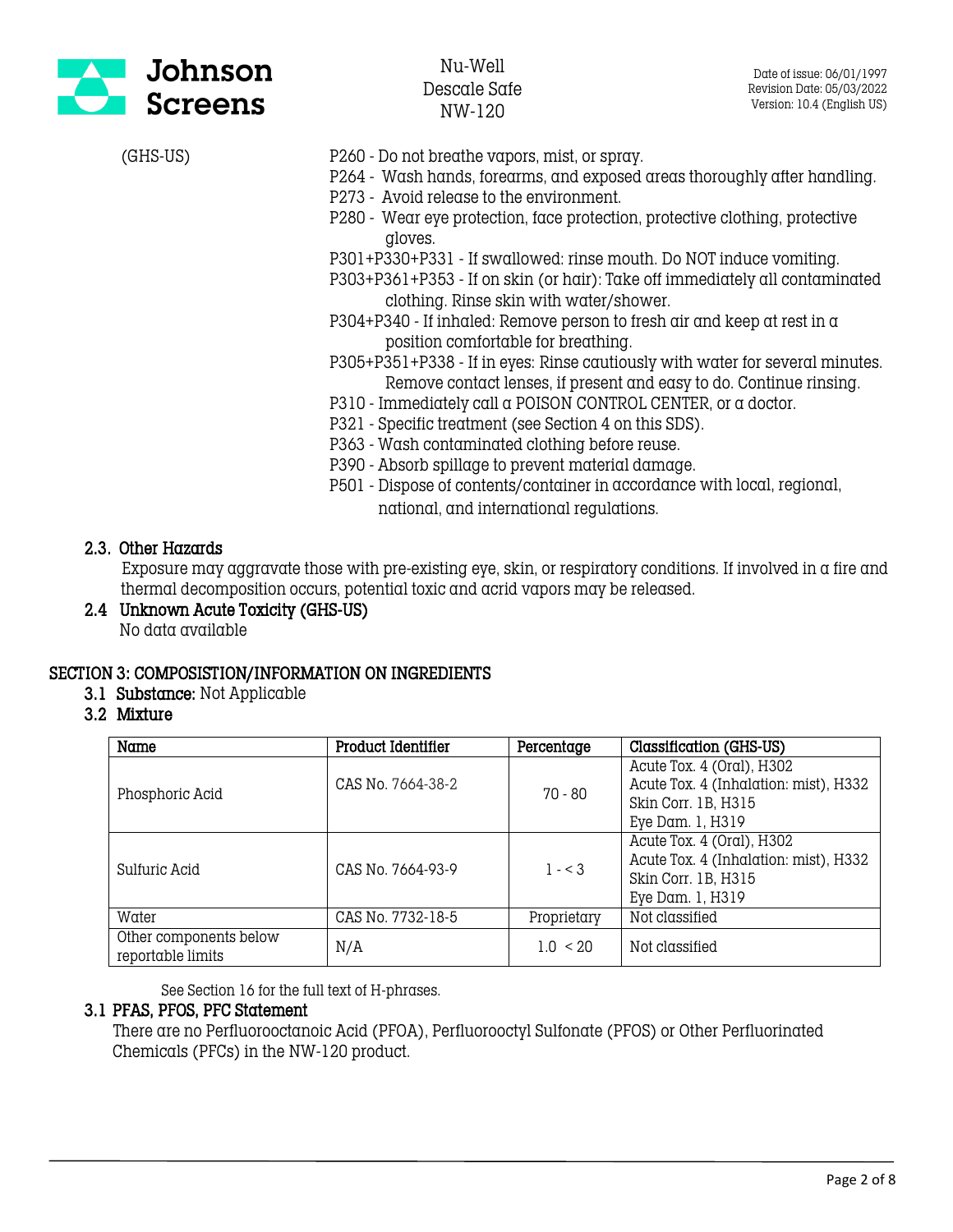

# SECTION 4: FIRST AID MEASURES

## 4.1 Description of First Aid Measures

First-aid Measures General: Never give anything by mouth to an unconscious person. If you feel unwell, seek medical advice (show the label if possible).

First-aid Measures after Inhalation: Keep at rest and in a position comfortable for breathing. Seek medical attention. Symptoms may be delayed.

First-aid Measures after Skin Contact: Remove/Take off immediately all contaminated clothing. Immediately flush skin with plenty of water and mild soap for at least 30 minutes. Seek medical advice/attention. Wash contaminated clothing before reuse.

First-aid Measures after Eye Contact: Immediately rinse with water for a prolonged period while holding the eyelids wide open. Rinse cautiously with water for several minutes. Remove contact lenses, if present and easy to do. Continue rinsing for at least 30 minutes. Immediately call a POISON CENTER or doctor/physician.

First-aid Measures after Ingestion: Rinse mouth thoroughly with water. Do NOT induce vomiting. Seek medical attention immediately.

## 4.2 Most Important symptoms and effects, both acute and delayed

Symptoms/Injuries: Causes mild skin irritation and possible severe eye irritation.

 Symptoms/Injuries after Inhalation: Inhalation may cause immediate severe irritation progressing quickly to chemical burns. Corrosive to mucus membranes. Corrosive to the respiratory tract. Symptoms may be delayed.

Symptoms/Injuries after Skin Contact: Causes severe skin irritation.

Symptoms/Injuries after Eye Contact: Causes serious eye irritation.

Symptoms/Injuries after Ingestion: May cause irritation of the linings of the mouth, throat, and gastrointestinal tract. Ingestion of a large quantity of this material could result in serious health hazard. Chronic Symptoms: None expected under normal conditions of use.

## 4.3 Indication of any Immediate Medical Attention and Special Treatment Needed

If you feel unwell, seek medical advice (show the label where possible).

## SECTION 5: FIRE FIGHTING MEASURES

5.1 Extinguishing Media

Suitable Extinguishing Media: Use extinguishing media appropriate for surrounding fire. Unsuitable Extinguishing Media: Do not use a heavy water stream. Use of heavy stream of water may spread product.

- 5.2. Special Hazards Arising From the Substance or Mixture
	- Fire Hazard: Not flammable.

Explosion Hazard: Product is not explosive.

 Reactivity: Reacts with (strong) oxidizers: (increased) risk of fire. Contact with metals may evolve flammable hydrogen gas.

5.3. Advice for Firefighters Precautionary Measures Fire: Exercise caution when fighting any chemical fire. Under fire conditions, hazardous fumes will be present.

Firefighting Instructions: Keep upwind. Use water spray or fog for cooling exposed containers.

 Protection During Firefighting: Firefighters must use full bunker gear including NIOSH-approved positive pressure self-contained breathing apparatus to protect against potential hazardous combustion or decomposition products and oxygen deficiencies. Evacuate area and fight the fire from a maximum distance or use unmanned hose holders or monitor nozzles. Cover pooling liquid with foam. Containers can build pressure if exposed to radiant heat; cool adjacent containers with flooding quantities of water until well after the fire is out. Withdraw immediately from the area if there is a rising sound from a venting safety device or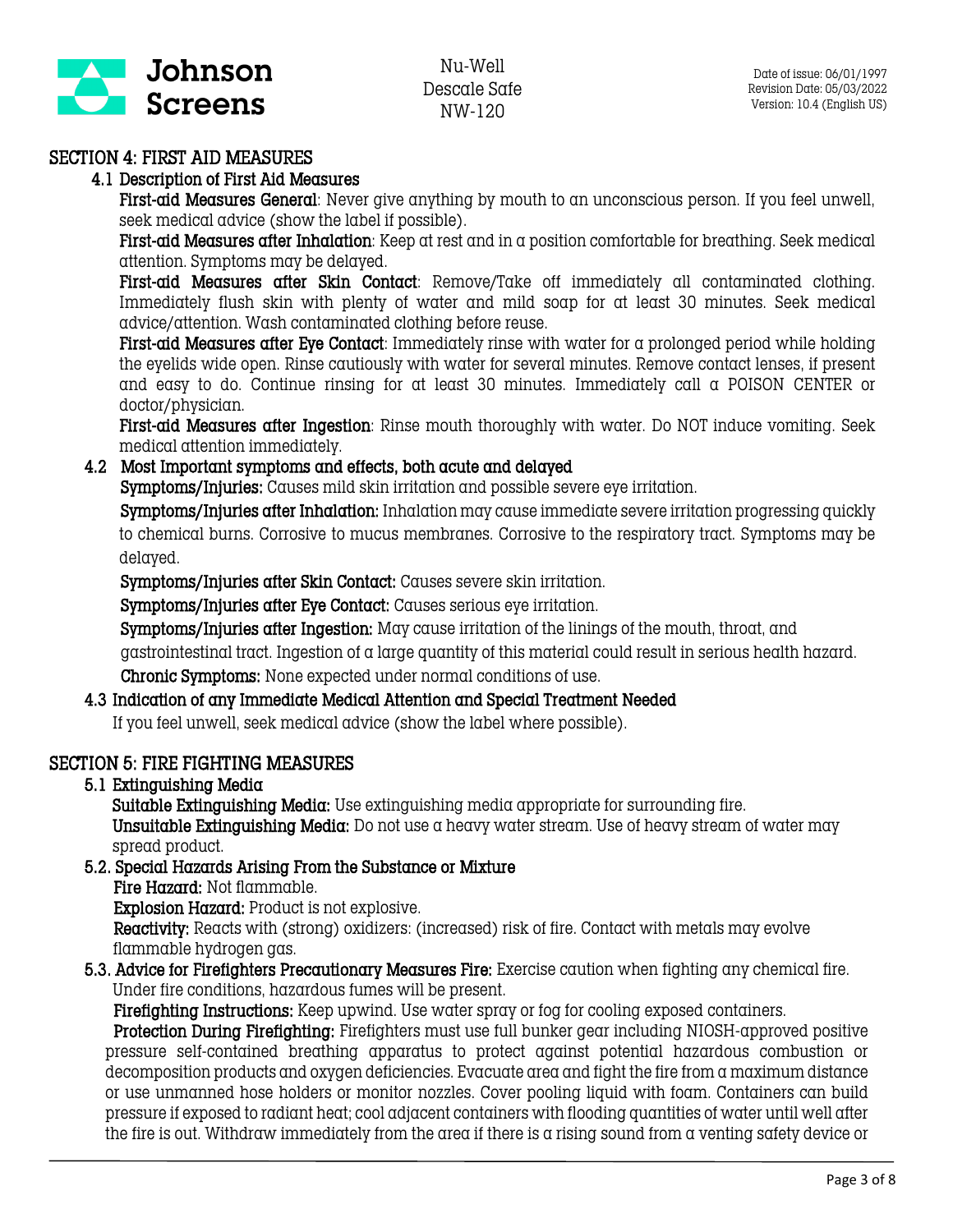

discoloration of vessels, tanks, or pipelines. Be aware that burning liquid will float on water. Notify appropriate authorities if liquid enter sewers or waterways.

Other Information: Do not allow the product to be released into the environment. Do not allow run-off from fire fighting to enter drains or water sources.

# SECTION 6: Accidental Release Measures

#### 6.1 Personal Precautions, Protective Equipment and Emergency Procedures

General Measures: Avoid all unnecessary exposure. Do not get in eyes, on skin, or on clothing. Do not breathe vapor, mist, or spray.

#### 6.1.1 For Non-emergency Personnel Protective Equipment: Use appropriate personal protection equipment (PPE). Emergency Procedures: Evacuate unnecessary personnel. Keep upwind.

# 6.1.2 For Emergency Responders

Protective Equipment: Equip cleanup crew with proper protection.

Emergency Procedures: Upon arrival at the scene, a first responder is expected to recognize the presence of dangerous goods, protect oneself and the public, secure the area, and call for the assistance of trained personnel as soon as conditions permit.

## 6.2 Environmental Precautions

Avoid unnecessary release into the environment. Notify authorities if undiluted product enters sewers or public waters.

#### 6.3 Methods and Material for Containment and Cleaning Up For Containment: Contain any spills with dikes or absorbents to prevent migration and entry into sewers or streams.

 Methods for Cleaning Up: Ventilate area. Clean up spills immediately and dispose of waste safely. Small quantities of liquid spill: take up in non-combustible absorbent material and shovel into container for disposal. Collect absorbed material and place into a sealed, labeled container for proper disposal. Practice good housekeeping - spillage can be slippery on smooth surface either wet or dry.

## 6.4 Reference to Other Sections

 See Section 8, Exposure Controls and Personal Protection. Concerning disposal elimination after cleaning, see Section 13.

## SECTION 7: HANDLING AND STORAGE

## 7.1 Precautions for Safe Handling

Additional Hazards When Processed: Any proposed use of this product in an elevated temperature process should be thoroughly evaluated to assure that safe operating conditions are established and maintained. Hygiene Measures: Handle in accordance with good industrial hygiene and safety procedures. Always wash your hands immediately after handling this product, and once again before leaving the workplace. Contaminated work clothing should not be allowed out of the workplace. Wash contaminated clothing before reuse. Do not eat, drink, or smoke in areas where product is used.

Storage Conditions: Store in a dry, cool, and well-ventilated area. Keep container closed when not in use. Store away from oxidizers and caustic products. Storage areas should be periodically checked for damage and integrity.

Incompatible Products: Strong oxidizers. Strong bases.

## 7.2 Conditions for Safe Storage, Including Any Incompatibilities

Technical Measures: Observe all regulations and local requirements regarding storage of containers. Container remains hazardous when empty, unless properly cleaned. Continue to observe all precautions. Containers and equipment used to handle this product should be exclusively for this material.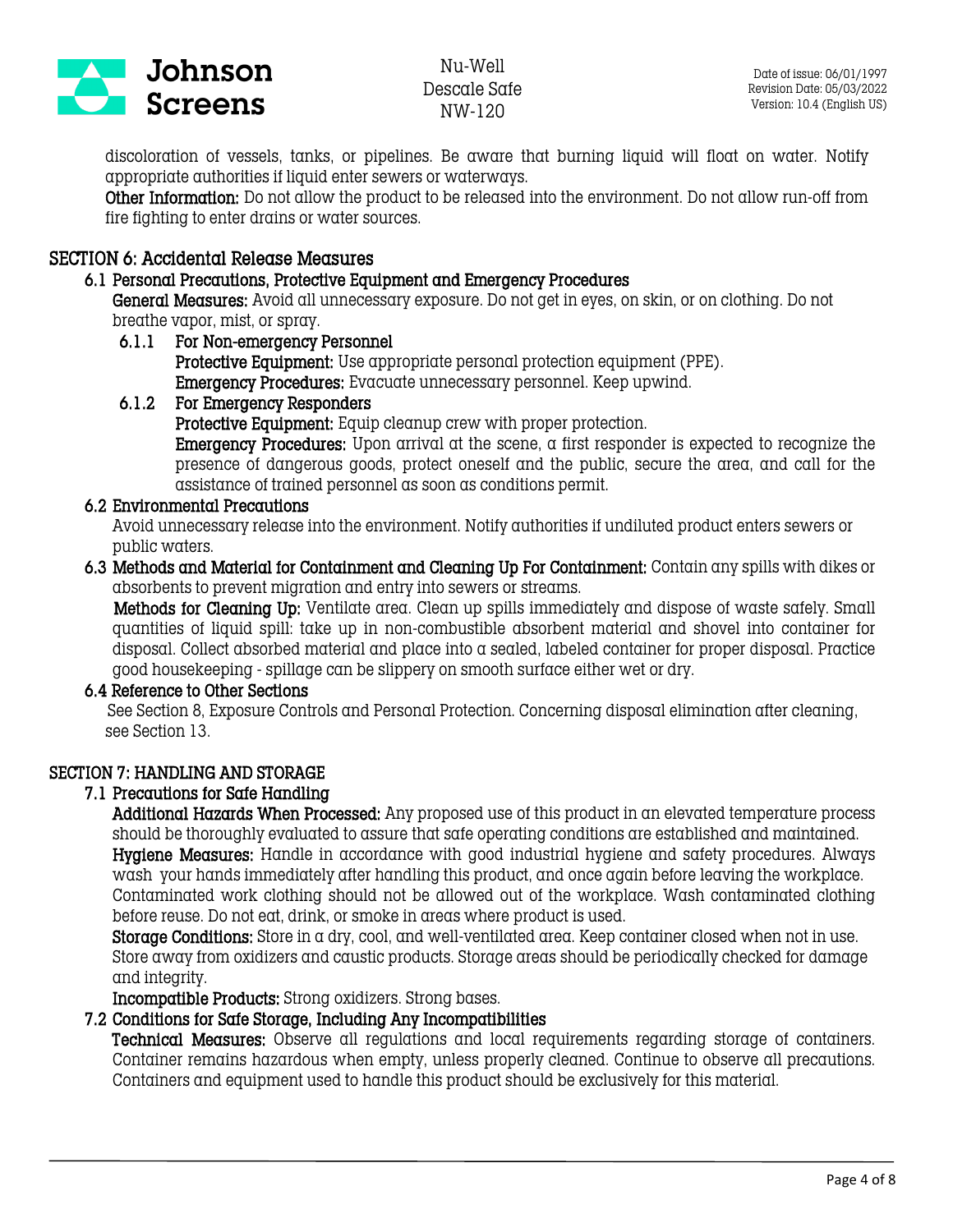

## 7.3 Specific End Use(s)

Solution used to enhance acid cleaning activity; use at a rate of 0.5 to 5.0% of the cleaning solution; for professional use only.

## SECTION 8: EXPOSURE CONTROLS/PERSONAL PROTECTION

#### 8.1 Control Parameters

For substances listed in Section 3 that are not listed here, there are no established exposure limits from the manufacturer, supplier, importer, or the appropriate advisory agency including: ACGIH (TLV), NIOSH (REL), or OSHA (PEL).

#### Potassium hydroxide (CAS No. 1310-58-3) (minor constituent, <3%)

| USA ACGIH: $\text{ACGIH}$ Ceiling (mg/m <sup>3</sup> ) | $2 \text{ mg/m}^3$    |
|--------------------------------------------------------|-----------------------|
| USA NIOSH: NIOSH REL (ceiling) $(mg/m^3)$              | $2 \,\mathrm{mg/m^3}$ |
|                                                        |                       |

#### 8.2 Exposure Controls

Appropriate Engineering Controls: Emergency eye wash fountain should be available in the immediate vicinity of any potential exposure. Ensure adequate ventilations, especially in confined areas. Ensure all national/local regulations are observed.

 Personal Protective Equipment: Face shield. Protective goggles. Protective clothing. Gloves. Insufficient ventilation: wear respiratory protection.



Hand Protection: Impermeable protective gloves.

Materials for Protective Clothing: Corrosion proof materials and fabrics. Eye Protection: A full face shield is recommended. Chemical safety goggles. Skin and Body Protection: Wear suitable protective clothing. Respiratory Protection: Use a NIOSH approved respirator or self-contained-breathingapparatus whenever exposure may exceed established Occupational Exposure Limits. Environmental Exposure Controls: Do not allow the product to be released into the environment.

Consumer Exposure Controls: Do not eat, drink, or smoke during use.

## SECTION 9: PHYSICAL AND CHEMICAL PROPERTIES

#### 9.1 Information on Basic Physical and Chemical Properties

Physical State: Liquid Odor: Slight chemical odor Appearance: Amber Auto Ignition Temp: Non-detect (none) pH: 2.3 Specific Gravity: 1.19 Boiling point: 121 °C (249.8 °F) Freezing point: 0°C(32 °F)–clouding will occur Vapor Density: 1.0 (water) Vapor pressure: Vapor is water Solubility: Water (complete) 9.2 Other Information: No additional information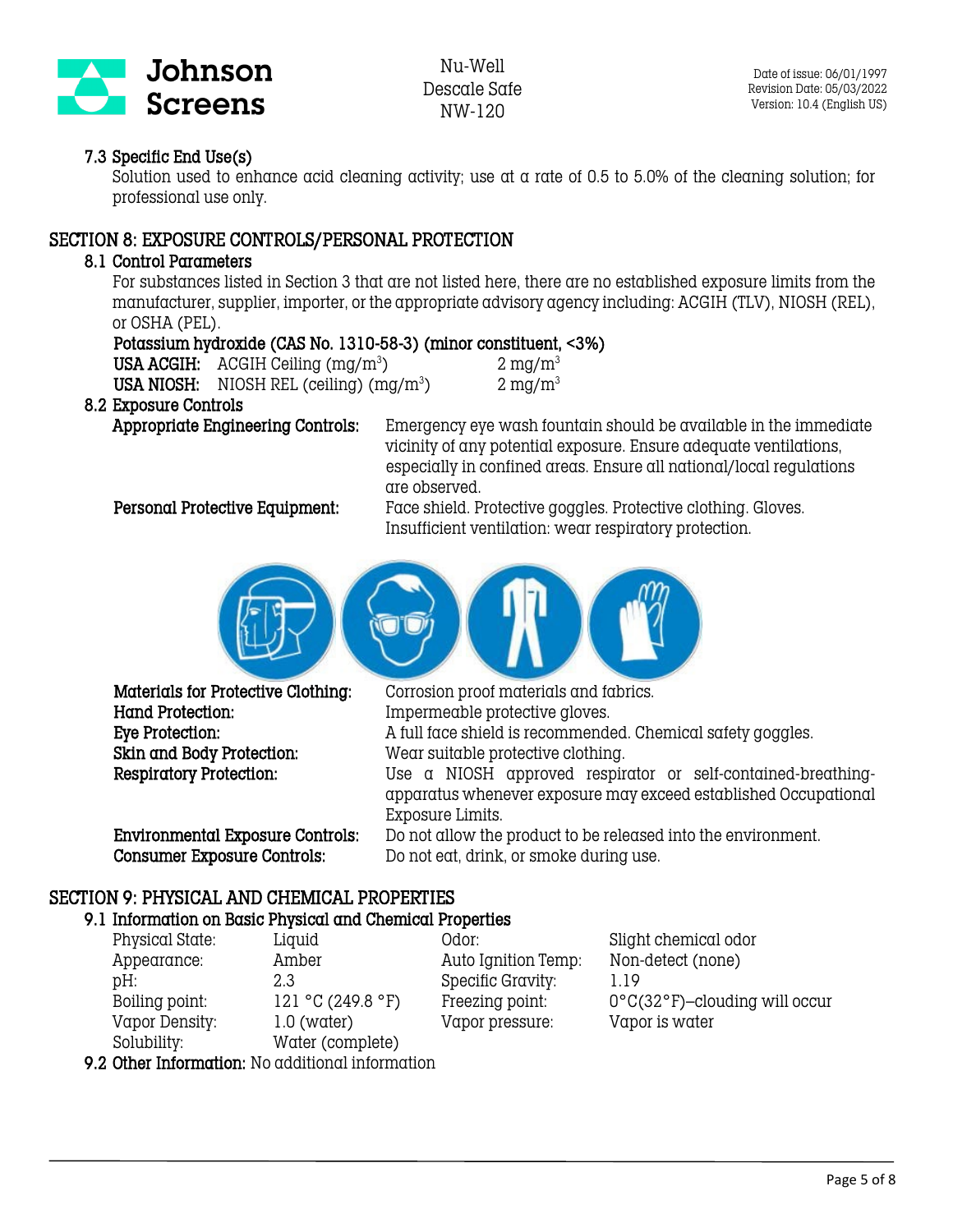

# SECTION 10: STABILITY AND REACTIVITY

10.1 Reactivity: Reacts with (strong) oxidizers: increased risk of fire. Undiluted products contact with metals may evolve release small quantities of hydrogen gas.

10.2 Chemical Stability: Stable under recommended handling and storage conditions (see Section 7).

10.3 Possibility of Hazardous Reactions: Hazardous polymerization will not occur.

10.4 Conditions to Avoid: Direct sunlight, extremely high or low temperatures, open flames, sources of ignition and incompatible materials.

10.5 Incompatible Materials: Strong oxidizers. Strong bases.

10.6 Hazardous Decomposition Products: Acrid smoke and irritating fumes.

# SECTION 11: TOXICOLOGICAL INFORMATION

## 11.1 Information on Toxicological Effects

Acute Toxicity: Not Classified.

LD50 Oral Rat: 1950 mg/kg

LC50 Inhalation Rat: 3.6 mg/l/4h

**Skin Contact – Acute:** Dermal  $LD_{50}$  Rabbits > 3000 mg/kg

Skin Contact – Chronic: Skin irritation Rabbits (Draize Score 1.6 /8)

Eye Contact – Acute: Minimal Rabbits (Draize score 2.7 / 110)

Skin Corrosion/Irritation: May cause irritation to skin and serious eye irritation or damage. pH: 2.3

Serious Eye Damage/Irritation: May cause serious eye irritation or damage. pH: 2.3

Respiratory or Skin Sensitization: Not Classified.

Germ Cell Mutagenicity: Not Classified.

Carcinogenicity: Not Classified.

Reproductive Toxicity: Not Classified.

Specific Target Organ Toxicity (single exposure): Not Classified.

Specific Target Organ Toxicity (repeated exposure): Not Classified.

Aspiration Hazard: Not Classified.

Symptoms/Injuries after Inhalation: Inhalation of mist may cause severe irritation to lungs and nasal passages progressing to chemical burns with prolonged exposure. Mildly corrosive to mucus membranes and respiratory tract. Symptoms may be delayed.

Symptoms/Injuries after Skin Contact: May cause skin irritation. Prolonged exposure could result in more severe irritation or chemical burns.

Symptoms/Injuries after Eye Contact: May cause serious eye damage if not rinsed immediately.

Symptoms/Injuries after Ingestion: May cause burns or irritation of the linings of the mouth, throat, and gastrointestinal tract. Swallowing a large quantity of this material may pose a serious health hazard. Chronic Symptoms: None expected under normal conditions of use.

## SECTION 12: ECOLOGICAL INFORMATION

## 12.1 Toxicity

| -------            |                                                                                                                                                   |
|--------------------|---------------------------------------------------------------------------------------------------------------------------------------------------|
| Ecology – General: | This material is hazardous to the aquatic environment in large quantities. Keep out<br>of sewers and waterways unless neutralized and/or diluted. |
| Ecology – Water:   | This material is hazardous to the aquatic environment in large quantities. Keep out<br>of sewers and waterways unless neutralized and/or diluted. |
| LC50 Bluegill:     | $186 \,\mathrm{mg}/l$                                                                                                                             |
| EC50 Daphnia 1:    | $44 \text{ mg/l}$                                                                                                                                 |
|                    |                                                                                                                                                   |

#### 12.2 Persistence and Degradability

| BOD (5) 1.0% solution: | 7950 mg $O_2/L$ |
|------------------------|-----------------|
| BOD (5) 0.1% solution: | 725 mg $O_2/L$  |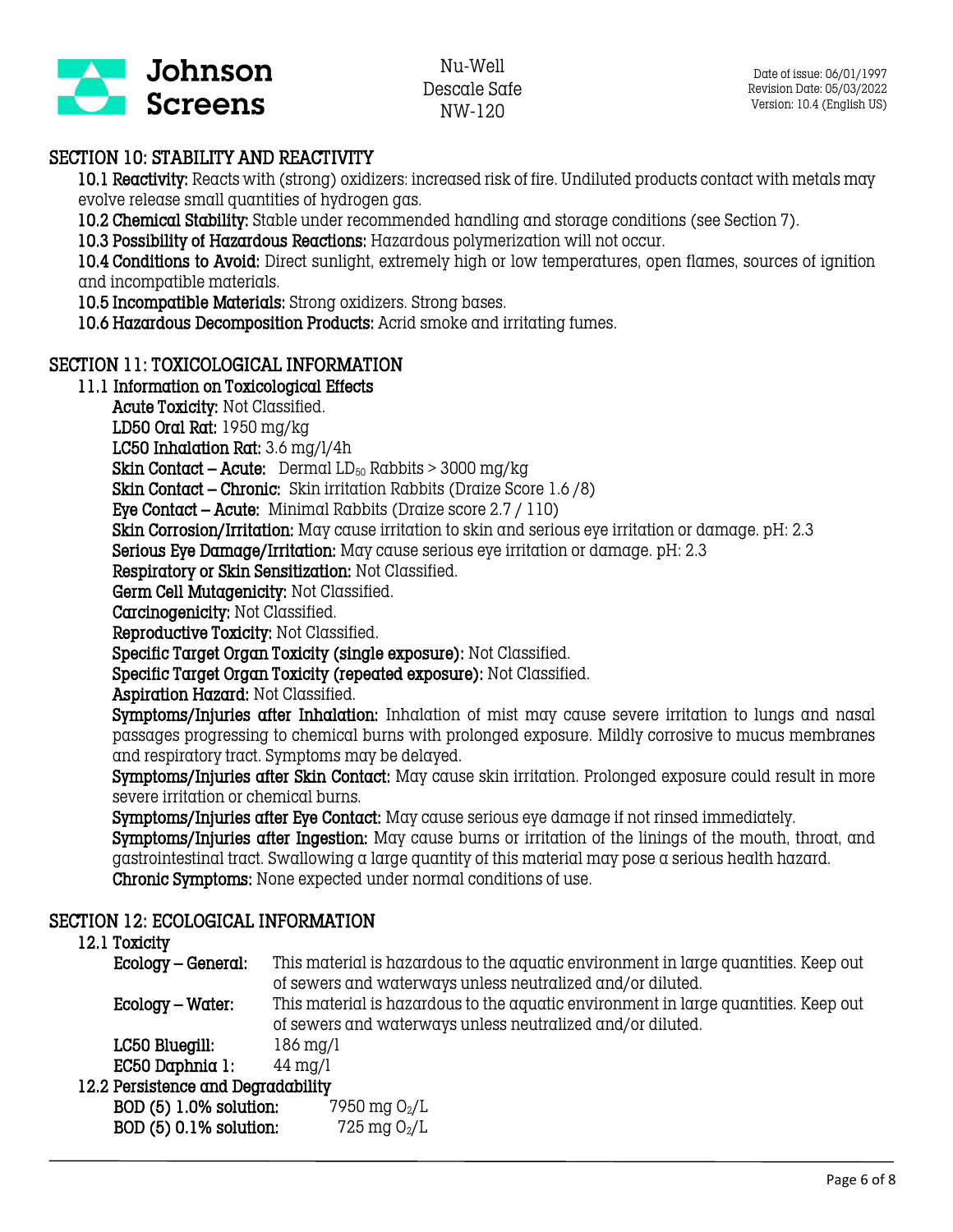

| Total Organic Carbon:           | 2.2%                                                           |
|---------------------------------|----------------------------------------------------------------|
| 12.3 Bioaccumulation Potential: | Non-bioaccumulating                                            |
| 12.4 Mobility in Soil:          | Product is slightly viscous and has limited mobility in soils. |
| 12.5 Other Adverse Effects:     | No additional information available                            |

#### SECTION 13: DISPOSAL CONSIDERATIONS

#### 13.1 Waste Treatment Methods

Sewage Disposal Recommendations: Diluted product will not disrupt waste water treatment. Do not empty into drains; dispose of this material and its container in a safe way.

Waste Disposal Recommendations: Dispose of waste material in accordance with all local, regional, national, and international regulations.

#### SECTION 14: TRANSPORTATION INFORMATION

#### 14.1 In Accordance with DOT

 Not regulated as a hazardous material by the US Dept. of Transportation (DOT) 49CFR 172.101 Hazardous Materials Table

 Proper Shipping Name: COMPOUND, LIQUID, CLEANING, CORROSIVE, POLYMALAEIC ACID BLEND Hazard Class: Non-Hazardous

Identification Number: UN/NA1805

Label Codes: None Required

Packing Group: III

ERG Number: 154

14.2 In Accordance with IMDG

 Proper Shipping Name: COMPOUND, LIQUID, CLEANING, CORROSIVE, POLYMALAEIC ACID BLEND Hazard Class: Non-Hazardous Identification Number: UN/NA1805 Packing Group: III Label Codes: None Required EmS-No. (Fire): F-A

EmS-No. (Spillage): S-B

14.3 In Accordance with IATA

 Proper Shipping Name: COMPOUND, LIQUID, CLEANING, CORROSIVE, POLYMALAEIC ACID BLEND Packing Group: III Identification Number: UN/NA1805 Hazard Class: Non-Hazardous Label Codes: None Required

ERG Code (IATA): 8L

14.4 In Accordance Canadian TDG Proper Shipping Name: COMPOUND, LIQUID, CLEANING, CORROSIVE, POLYMALAEIC ACID BLEND Hazard Class: Non-Hazardous Label Codes: None Required Reportable Quantity: None

#### SECTION 15: REGULATORY INFORMATION

15.1 RCRA Status: Not a hazardous waste under RCRA 40 CFR 261. No reportable quantities. 15.2 SARA/TITLE III-CERCLA List: This product does not contain a "CERCLA" listed hazardous substance for emergency release notification under Sec. 304 (40CFR 302).